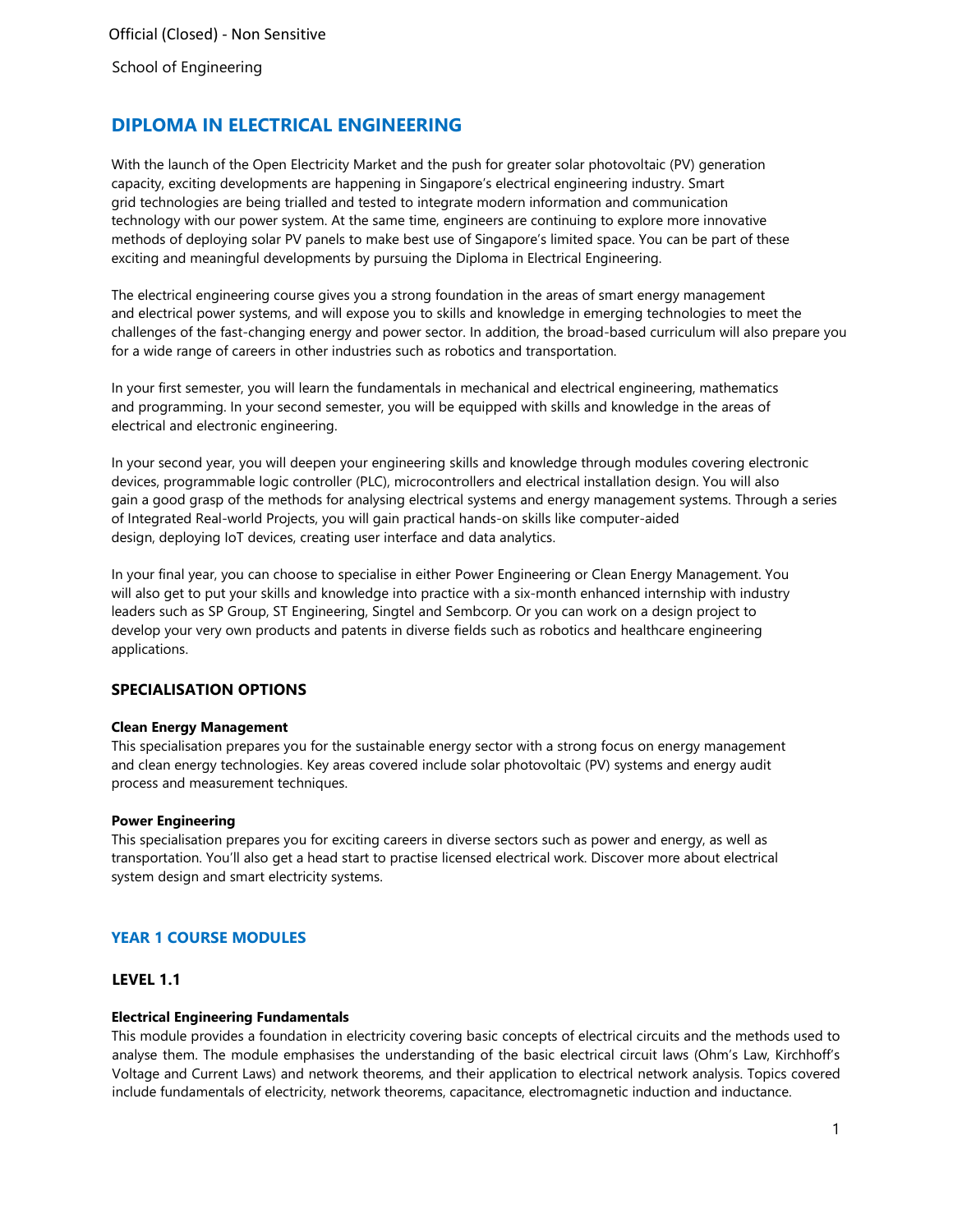# Official (Closed) - Non Sensitive

#### School of Engineering

#### **Engineering Mathematics 1**

This module is designed to provide students with the fundamental skills in mathematics required to solve basic engineering problems. Topics are introduced in an order that is intended to keep abreast of the application requirements in engineering modules. The emphasis in each topic is on simple applications and problem solving. Topics include algebra, trigonometry, logarithms, plane analytic geometry, matrices and complex numbers. Throughout the module, there is appropriate use of a Computer Algebra System.

#### **Integrated Real-world Project 1**

This module aims to integrate the knowledge learnt in the semester and apply to a real-world project and further enhanced through relevant contextualisation. Students will work in teams and undertake the project development underpinned by the design thinking approach. On completion of the module, students will be able to apply the skills and develop confidence in tackling projects. Data analytics will be introduced using case-based approach and applied in the integrated real-world project.

#### **Mechanical Engineering Fundamentals**

This module introduces students to the study of external forces in two dimensions and their effect on particles and rigid bodies that are at rest. Students learn the skills to analyse the forces acting on the bodies by drawing free-body diagrams and applying the conditions of equilibrium. Topics include forces and resultants, moments and couples, equilibrium and the concepts of plane friction. This module also aims to equip students with the skills to analyse problems of rigid bodies in motion. Only linear motion in two dimensions will be covered. Topics include kinematics and kinetics of linear motion.

#### **Programming**

This practice-oriented module equips students with basic knowledge and skills in computer programming using C language. The main topics include basic computer programming concepts, fundamentals of C programming including branching, loops, and functions.

#### **LEVEL 1.2**

#### **AC Circuits**

The aim of the module is to provide first year students with a basic knowledge of the fundamental principles in electric circuit analysis. The module first explores DC network theorems such as Kirchhoff's Laws, Thevenin's Theorem and Principle of Superposition. Application of the theorems are then extended to AC circuits which involve impedances such as capacitance and inductance. The module also includes analysis of simple AC series, parallel and series-parallel combination circuits, concept of AC power and understanding of power factor and its effect on electrical energy usage.

#### **Analogue Electronics**

The aim of this module is to lay the foundations in analogue electronics. At the end of this module, students will acquire content knowledge and understanding on the basic concepts of analogue electronics and some applications. Key topics covered in this module include operating characteristics, working principles and applications of discrete electronic devices such as various types of diodes, MOSFETs and BJTs. Practical circuits will be used to enhance and strengthen the learners' knowledge so that they will acquire the relevant competencies to move on to more specialised modules.

#### **Digital Fundamentals**

This module introduces the basic principles of digital systems. It covers combinational and sequential logics circuits, multiplexers/demultiplexers and decoders. Flip-flops and their application in counters and registers will also be discussed. This basic knowledge is essential for students to be able to analyse, troubleshoot and design basic digital circuit system.

#### **Engineering Mathematics 2**

This module is designed to provide students with the fundamental skills in mathematics required to solve basic engineering problems. Topics are introduced in an order that is intended to keep abreast of the application requirements in engineering modules. The emphasis in each topic is on simple applications and problem solving. Throughout the module, there is appropriate use of a Computer Algebra System. Topics include trigonometry,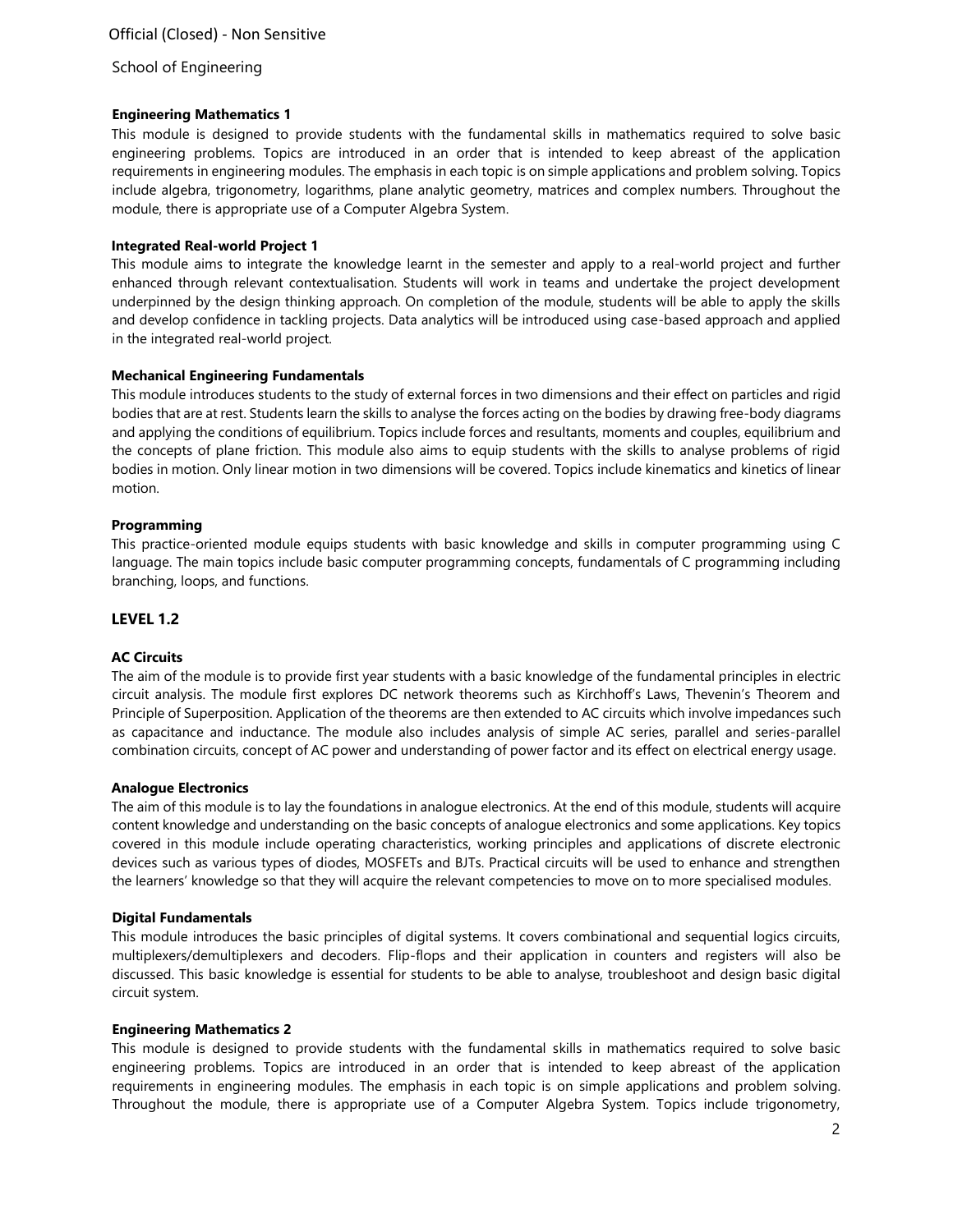School of Engineering

differentiation and simple integration with applications.

#### **Integrated Real-world Project 2**

This module aims to integrate the knowledge learnt in the semester and apply to a real-world project and understand the relevance and application of the modules learnt. Students will work in teams and undertake the project development underpinned by the design thinking approach. On completion of the module, students will be able to apply the skills and develop confidence in tackling projects at the higher levels.

## **YEAR 1 COURSE CURRICULUM**

| <b>Module Name</b>                  | <b>Credit Units</b> |
|-------------------------------------|---------------------|
| Level 1.1 (20 hours per week)       |                     |
| Electrical Engineering Fundamentals | 3                   |
| <b>Engineering Mathematics 1</b>    | 4                   |
| English Language Express*           | ΝA                  |
| Innovation Made Possible^           | 3                   |
| Integrated Real-world Project 1     | 4                   |
| Mechanical Engineering Fundamentals | 3                   |
| Programming                         | ς                   |
| Level 1.2 (21 hours per week)       |                     |
| <b>AC Circuits</b>                  | 3                   |
| Analogue Electronics                | 3                   |
| Communication Essentials^           | ς                   |
| Digital Fundamentals                | 3                   |
| <b>Engineering Mathematics 2</b>    | 4                   |
| Health & Wellness^                  |                     |
| Integrated Real-world Project 2     |                     |

#### **Notes:**

^ For more details on Interdisciplinary Studies (IS) electives, please log on to [www.np.edu.sg/is](http://www.np.edu.sg/is/)

\* This module is only offered to students who are weaker in the English Language.

#### **IS Modules**

The School of Interdisciplinary Studies (IS) delivers a broad-based curriculum, which nurtures a new generation of professionals with multidisciplinary skills and an innovative and entrepreneurial spirit to meet the challenges of a knowledge economy. IS offers both prescribed modules and electives to challenge boundaries. Prescribed modules develop students' competencies in core areas such as Communication, Innovation and Enterprise, Culture and Communication, and Personal Mastery and Development, while elective modules provide insights into Arts and Humanities, Business, Design, and Science and Technology.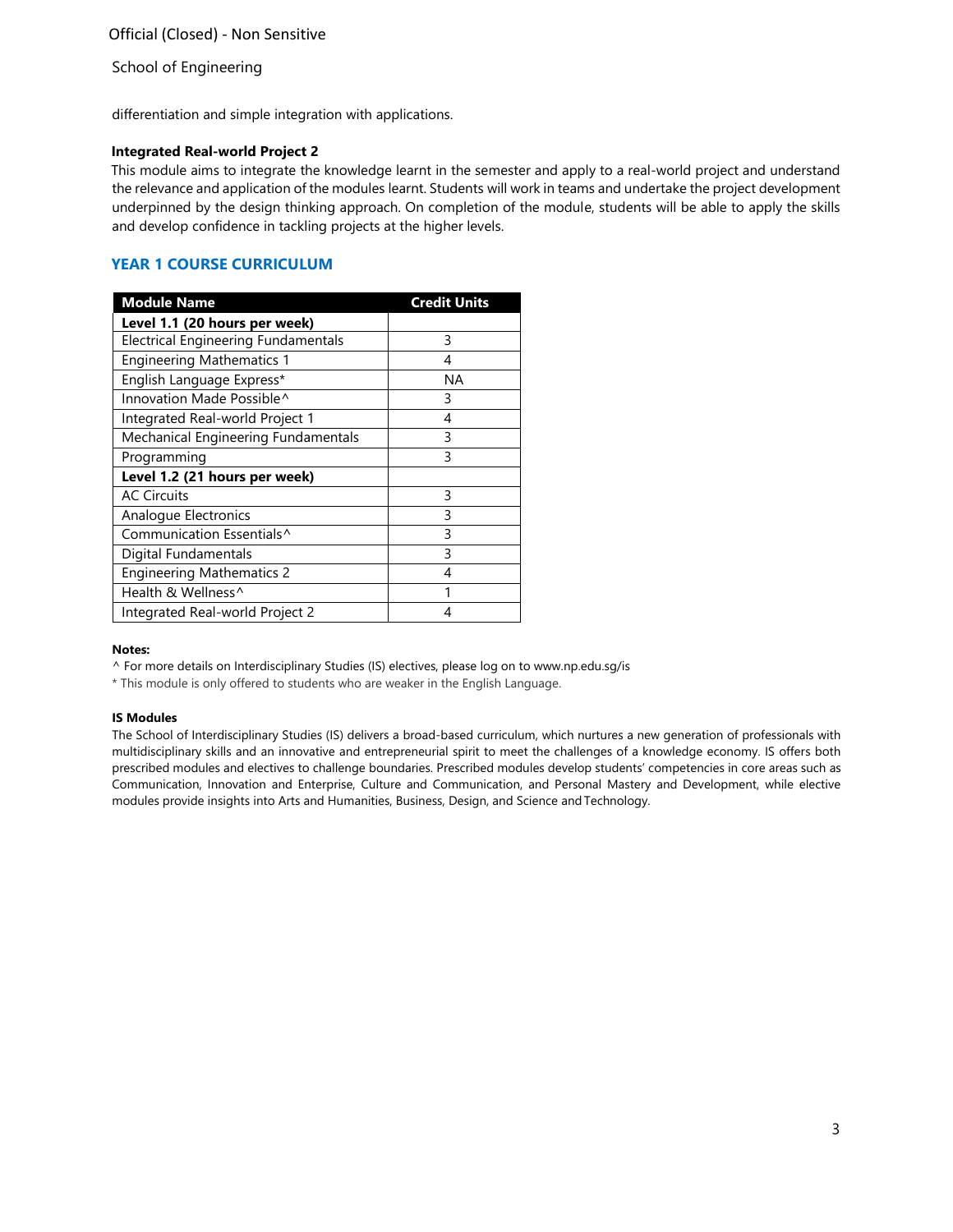# Official (Closed) - Non Sensitive

School of Engineering

## **YEAR 2 COURSE MODULES**

### **LEVEL 2.1**

#### **Electric Circuit Analysis**

This module covers the analytical methods and techniques for analysing electrical systems, in particular three-phase electrical systems. Through the module, students will develop confidence to analyse and solve engineering problems in electrical systems.

#### **Electrical Machines**

This module covers the basic concepts and working principles behind common types of electrical machines such as motors, transformers and generators. The module also covers industrial applications of electrical machines and introduces the importance and various concepts of maintenance.

### **Integrated Real-world Project 3**

Integrated Real-world Project module aims to integrate the knowledge learnt in the semester and apply to a real-world project and further enhanced through relevant contextualisation. Students will work in teams. Upon completion of the module, students will be able to apply the skills and develop confidence in tackling projects.

### **Microcontroller & System**

This module equips students with knowledge and practical skills to design and build microcontroller-based applications. The module covers the fundamental concepts of microcontrollers and the interfacing with external applications.

### **PLC & Automation**

This module introduces students to PLC-based control systems where they will learn to design and build simple industrial control systems using relays and PLC programmes. The module also explores the concept of inter-connecting control systems to form networks.

### **LEVEL 2.2**

#### **Electrical Installation Design**

This module equips students with practical skills to design electrical systems for residential, commercial and industrial installations according to statutory requirements. It covers estimation of load requirements and selection of protection devices, cables and circuit protective conductors.

#### **Energy Management Systems**

This module covers the working principles and energy management of common electrical and mechanical systems in commercial and industrial enterprises. Students learn how to define energy conservation measures and assess the economic benefits of such measures. They also learn about practical issues in energy management such as improvement in energy utilisation of power distribution system.

#### **Integrated Real-world Project 4**

Integrated Real-world Project module aims to integrate the knowledge learnt in the semester and apply to a real-world project and further enhanced through relevant contextualisation. Students will work in teams. Upon completion of the module, students will be able to apply the skills and develop confidence in tackling projects.

#### **Project Management**

This module provides students with an understanding of the various aspects of project management procedures. The module also equips students with various project management tools.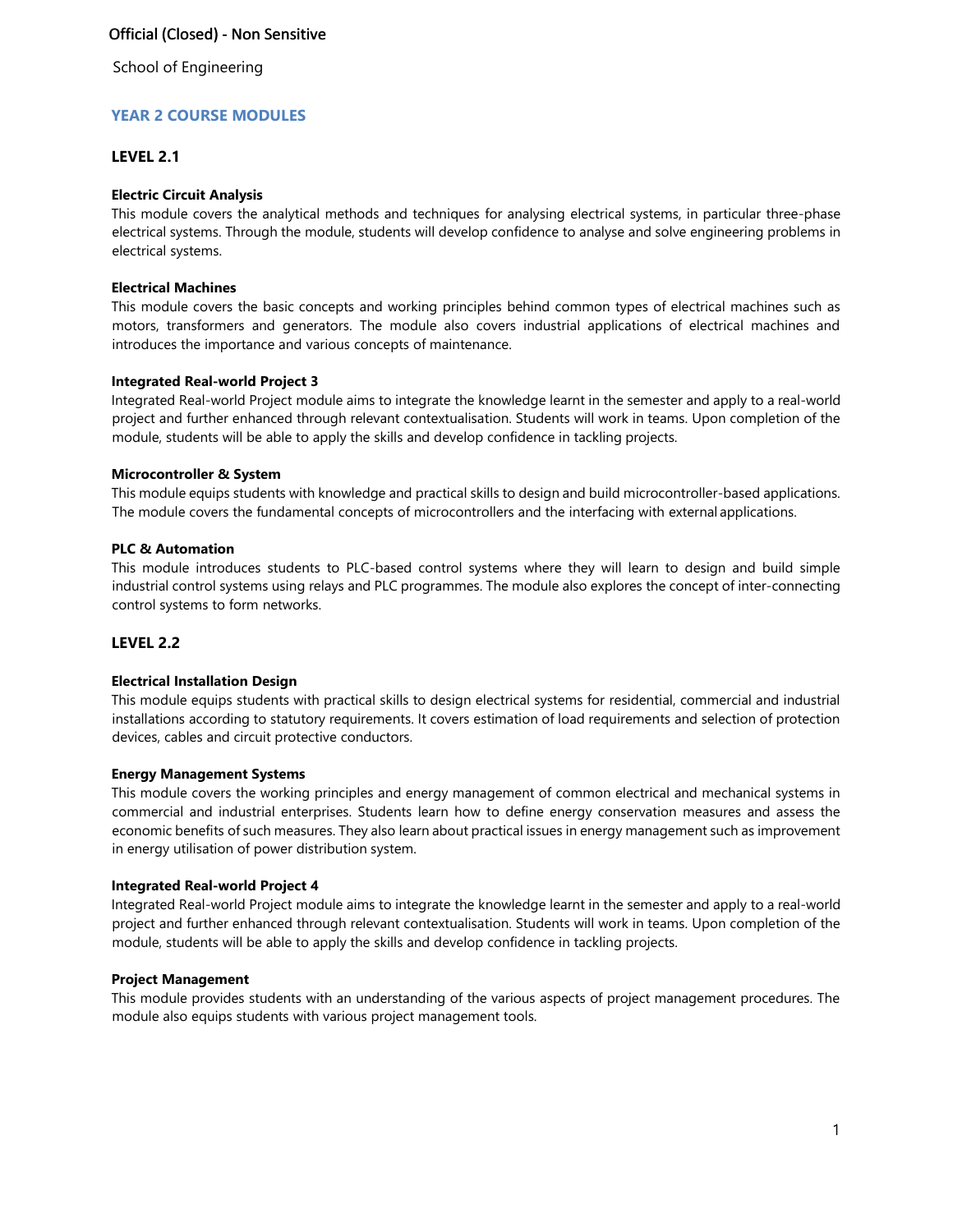# Official (Closed) - Non Sensitive

School of Engineering

### **Power Electronics**

This module provides students with a broad-based understanding of power semiconductor devices and their applications in power conversion circuits. The module also covers basic principles of control and conversion of electrical power for industrial applications and introduces motor drive systems such as variable speed drives.

# **YEAR 2 COURSE CURRICULUM**

| <b>Module Name</b>                     | <b>Credit Units</b> |
|----------------------------------------|---------------------|
| Level 2.1 (18 hours per week)          |                     |
| <b>Electric Circuit Analysis</b>       | 4                   |
| <b>Electrical Machines</b>             | 4                   |
| Integrated Real-world Project 3        | 4                   |
| Microcontroller & System               | 3                   |
| PLC & Automation                       | ς                   |
| Level 2.2 (20 hours per week)          |                     |
| Electrical Installation Design         | 4                   |
| <b>Energy Management Systems</b>       | Δ                   |
| Integrated Real-world Project 4        | 4                   |
| Project Management                     | ς                   |
| <b>Power Electronics</b>               | ς                   |
| World Issues: A Singapore Perspective^ | 2                   |

#### **Notes:**

^ For more details on Interdisciplinary Studies (IS) electives, please log on to [www.np.edu.sg/is](http://www.np.edu.sg/is/)

#### **IS Modules**

The School of Interdisciplinary Studies (IS) delivers a broad-based curriculum, which nurtures a new generation of professionals with multidisciplinary skills and an innovative and entrepreneurial spirit to meet the challenges of a knowledge economy. IS offers both prescribed modules and electives to challenge boundaries. Prescribed modules develop students' competencies in core areas such as Communication, Innovation and Enterprise, Culture and Communication, and Personal Mastery and Development, while elective modules provide insights into Arts and Humanities, Business, Design, and Science and Technology.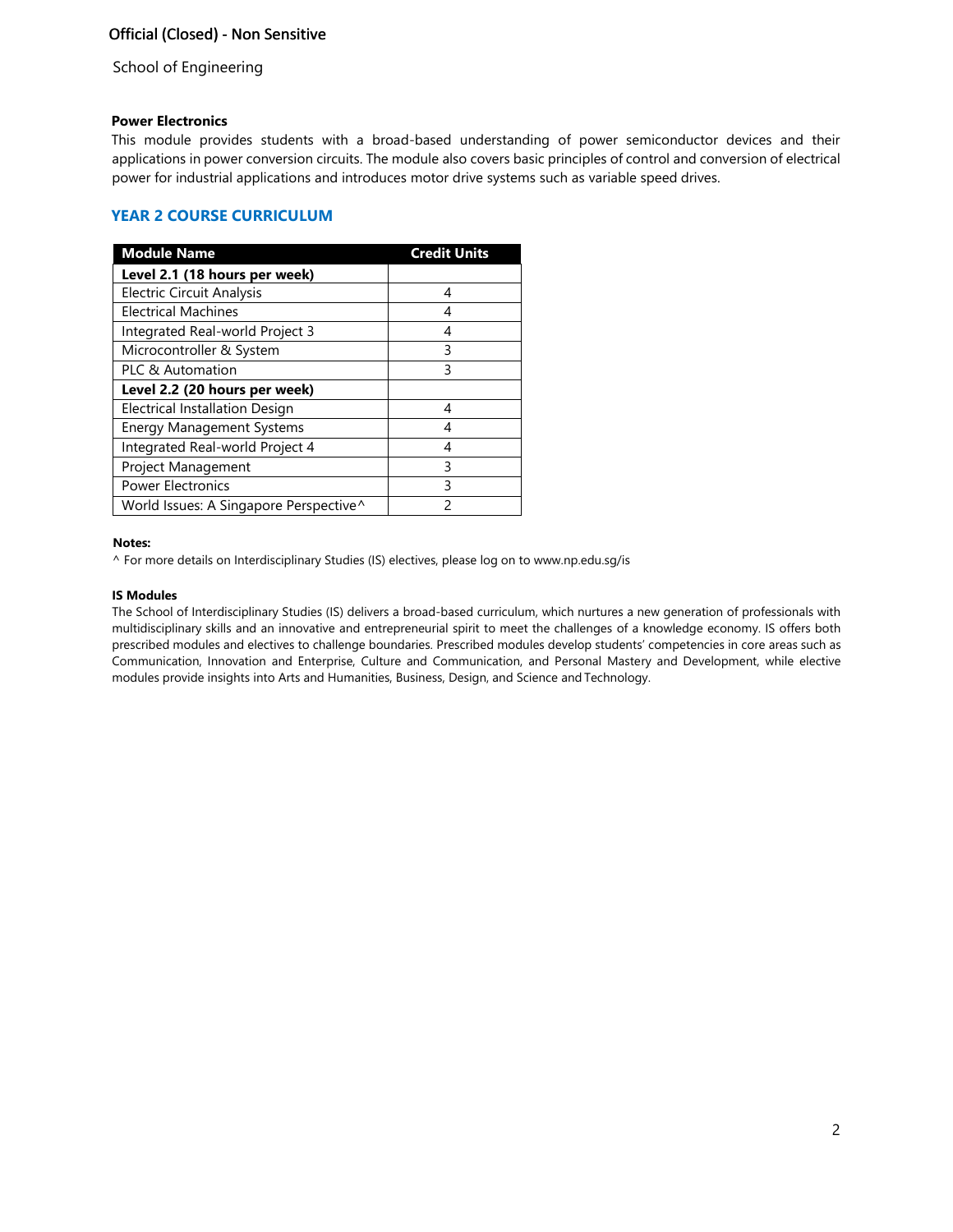## **YEAR 3 COURSE MODULES**

### **LEVEL 3.1**

### **COMMON MODULES**

#### **Integrated Real-world Project 5**

Integrated Real-world Project module aims to integrate the knowledge learnt in the semester and apply to a real-world project and further enhanced through relevant contextualisation. Students will work in teams. Upon completion of the module, students will be able to apply the skills and develop confidence in tackling projects.

### **CLEAN ENERGY MANAGEMENT SPECIALISATION OPTION**

#### **Clean Energy Technologies**

This module provides a hands-on experiential approach for students explore and learn about the fundamental characteristics of clean energy technologies such wind, solar and fuel cell systems. Topics include the principles of operation and energy conversion processes of solar, chemical and wind power sources with special emphasis on PV systems.

#### **Design & Operation of Distributed Power Systems**

This module takes students through the design process of photovoltaic (PV) system and operation, identifying appropriate PV applications in power systems and undertaking simple PV system design. It also introduces the concept of distributed power generation and distribution of electricity and the challenges faced. Students will learn about power flow and fault studies pertaining to distributed power generation and network protection required due to the integration of photovoltaic and wind-turbine grid connected systems into the power grid.

#### **Energy Studies & Audit**

This module introduces students to the energy audit process and measurement techniques. Students learn to use energy measuring equipment and building modelling and simulation software tools to conduct an energy audit. Utility data analysis, building information management (BIM), energy performance profiling, building energy modelling and simulation, development of benchmarking system, environment management standards ISO 14000, and financial analysis for predicted savings will be covered.

## **POWER ENGINEERING SPECIALISATION OPTION**

### **Power Systems Design & Operation**

This module covers the technical skills and knowledge to perform basic design, installation, testing, operation and maintenance of electrical power systems including grid, PV and rail power systems. The module also introduces the sound engineering practices and the relevant regulations and code of practices explored.

#### **Smart Electricity System**

This module introduces students to smart grid technologies which are transforming the electricity landscape to a decentralised, sustainable and more consumer-interactive model. In this module, the basic concepts of distributed generation, demand management and energy storage will be explored.

#### **System Modelling & Control**

The module focuses on modelling the dynamics and servo systems, analysis of system responses and shaping the dynamic response through closed-loop control. Students will learn the principles of systems modelling, simulation, analysis and control, and the application of these principles in systems analysis and synthesis. Major topics include modelling single discipline and mixed systems, Laplace transform, s-plane, standard forms, time-domain specifications, effects of control actions on system performance, and frequency response analysis.